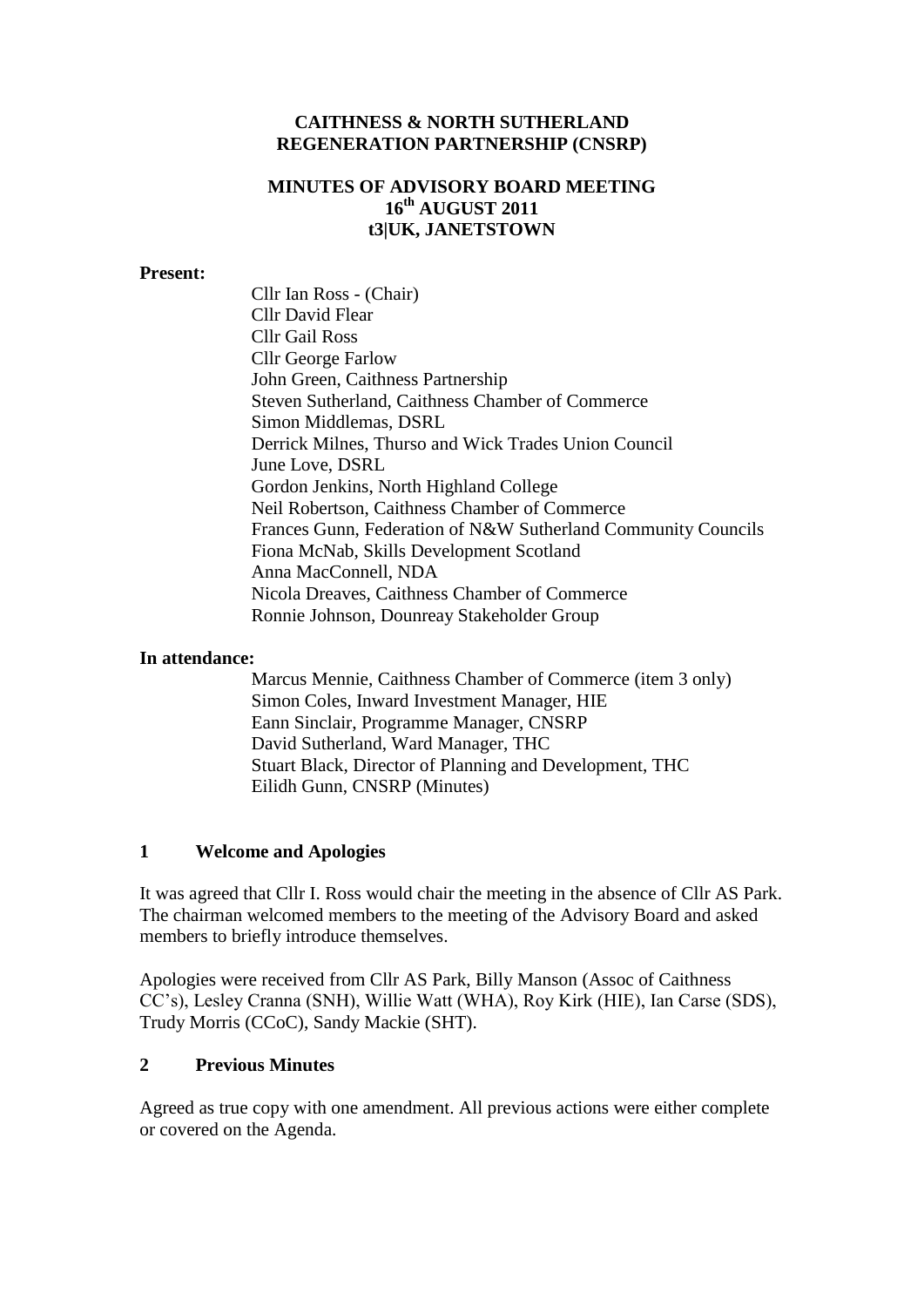# **3 "Make the Right Connections" programme**

M Mennie provided an update on the three year Make the Right Connections programme. Key research components have been identified, synergies between Make the Right Connections and other projects such as John O'Groats and Town Centre projects have been identified, 65 companies are on the training database. Training and upskilling has already commenced. A copy of the presentation has been made available to members.

# **4 Programme Manager Update**

Eann Sinclair had previously circulated a programme update and mentioned a few other points:

- Liz Galashan, Operations Manager, SDS will shortly be joining the CNSRP Executive Board.
- The Executive Board is seeking a meeting with Fergus Ewing MSP, Minister of Energy, Enterprise and Tourism. Will also be seeking broader ministerial contact - for example with Transport Minister.
- Sir Anthony has written to the Olympic committee regarding the inclusion of John O'Groats on the Olympic torch journey. Highland Council is also helping with this request.

Update on John O'Groats development – A new proposal on the public realm project has been received from the developer. D Sutherland will feed back at next meeting.

S. Middlemas confirmed that work has begun on Phase 1 of the Scrabster harbour development.

A study has been commissioned by HITRANS to examine the area's "internal" roads infrastructure, with particular reference to the energy sector.

Scottish Government are committed to four Enterprise Zones, information is expected on the selection process. Noted that Cllr Ross could assist in liaising with Rob Gibson MSP.

Members requested that the Programme Manager feed back to the Delivery Group and Executive Board that a delivery programme should be finalised and published. **ACTION 1 - ES**

A letter has been received from HIE detailing the £12 million commitment which was well received by members. Members asked how the impact of this was being measured. ES said that a study into the Socio Economic Impact of Dounreay decommissioning would also look at the impact of partner activities since the previous impact study in 2006**.** He agreed to circulate results of this when available. **ACTION 2 - ES**

"Lessons learned" from the development of the funding package for the Scrabster Harbour project had been discussed at the Executive Board in May, and one of the key decisions was to move to a more pro-active identification of priority projects that would require funding. E Sinclair would be taking a paper on this subject to the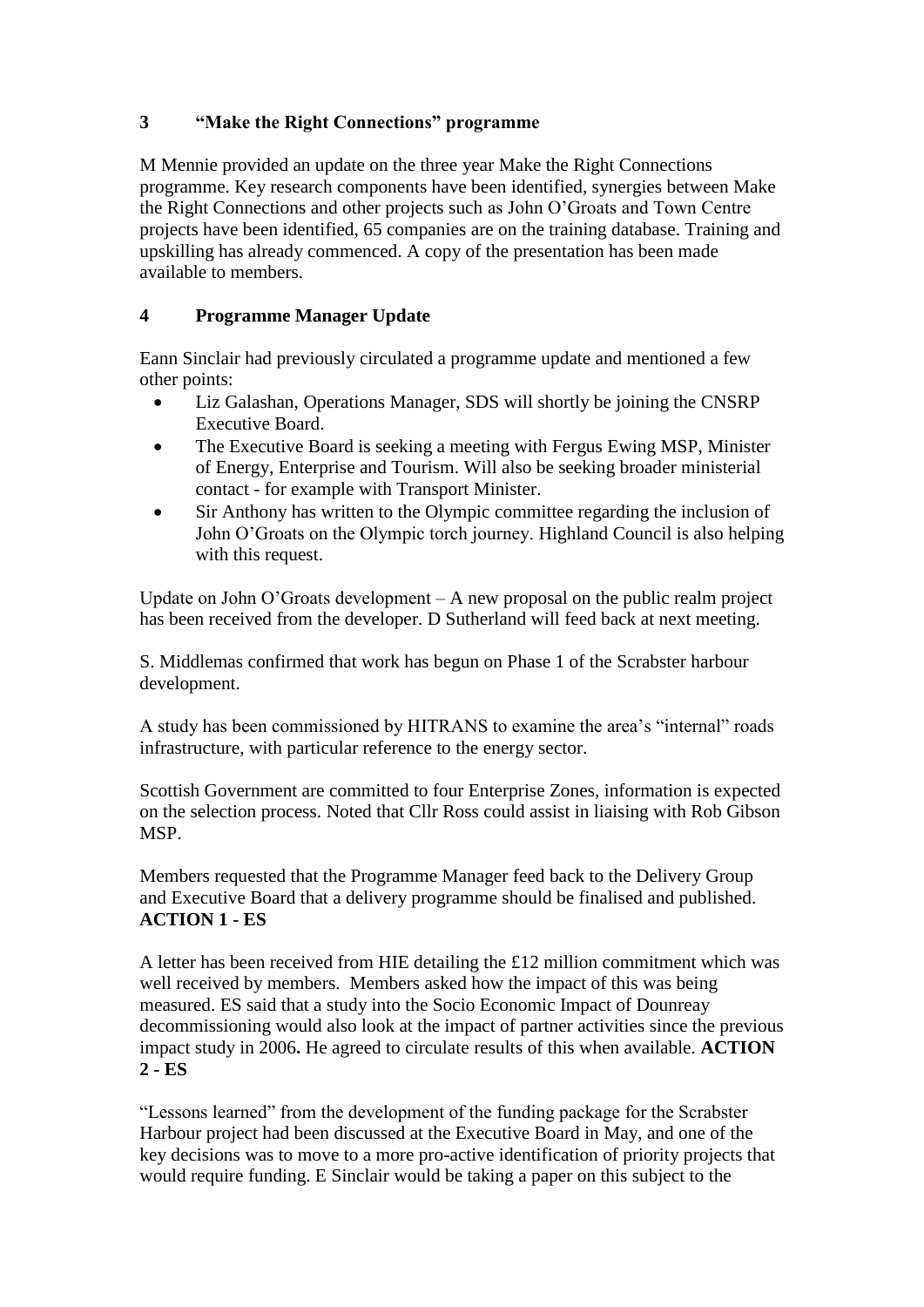Executive Board meeting on  $2<sup>nd</sup>$  September. He agreed to feed back to members following that meeting. **ACTION 3 - ES**

D Sutherland commented that various projects such as school builds and work at Scrabster will be providing a boost of approximately £77 million for the area's economy, with opportunities for the construction sector.

## **5 Inward Investment**

S Coles provided a brief update on Inward Investment.

The *Caithness & North Sutherland Inward Investment Marketing Plan* is available on-line at<http://www.cnsrp.org.uk/files/downloads/download1905.pdf> and feedback is welcomed as another update is planned for January. **ACTION 4 – ALL MEMBERS**

HIE are working on a schedule of contact for the potential leads generated by the series of inward investment mini-tenders undertaken.

Caithness Ambassadors have provided one lead so far and HIE will look to the ambassadors to make contact with leads where appropriate.

HIE will link with the successful PBO once the competition process has been concluded in order to understand the likely labour profile for the site, and may work with the unsuccessful PBO regarding investment.

It was noted that the Berriedale Braes are still a hindrance to development, both PBOs have brought up that Berriedale is a pinch point.

J Love said that SDI staff have a visit planned to the area, and DSG members will have an opportunity to meet them and hear their inward investment plans for the north.

### **6 Member Updates**

Highland Council – Business Gateway figures for 2011/12 so far: Sutherland; 9 start ups, 5 supported, 2 passed to HIE for potential account management; Caithness; 3 start ups and 19 supported. Cllr G Farlow said he was supportive of the devolution of the powers of the Crown Estate Commissioners.

SDS – Get Ready for Work scheme and Targeted Pathways are both progressing.

North Highland College – New classrooms at the Engineering, Technology & Energy Centre will be ready for use in September, still require heavy machinery delivery which is expected for October. Approx 400 students enrolled for coming year, still space for more apprentices. Have had 10.3% funding cuts and have reduced staff costs by £1.2 million, further budget reductions are expected.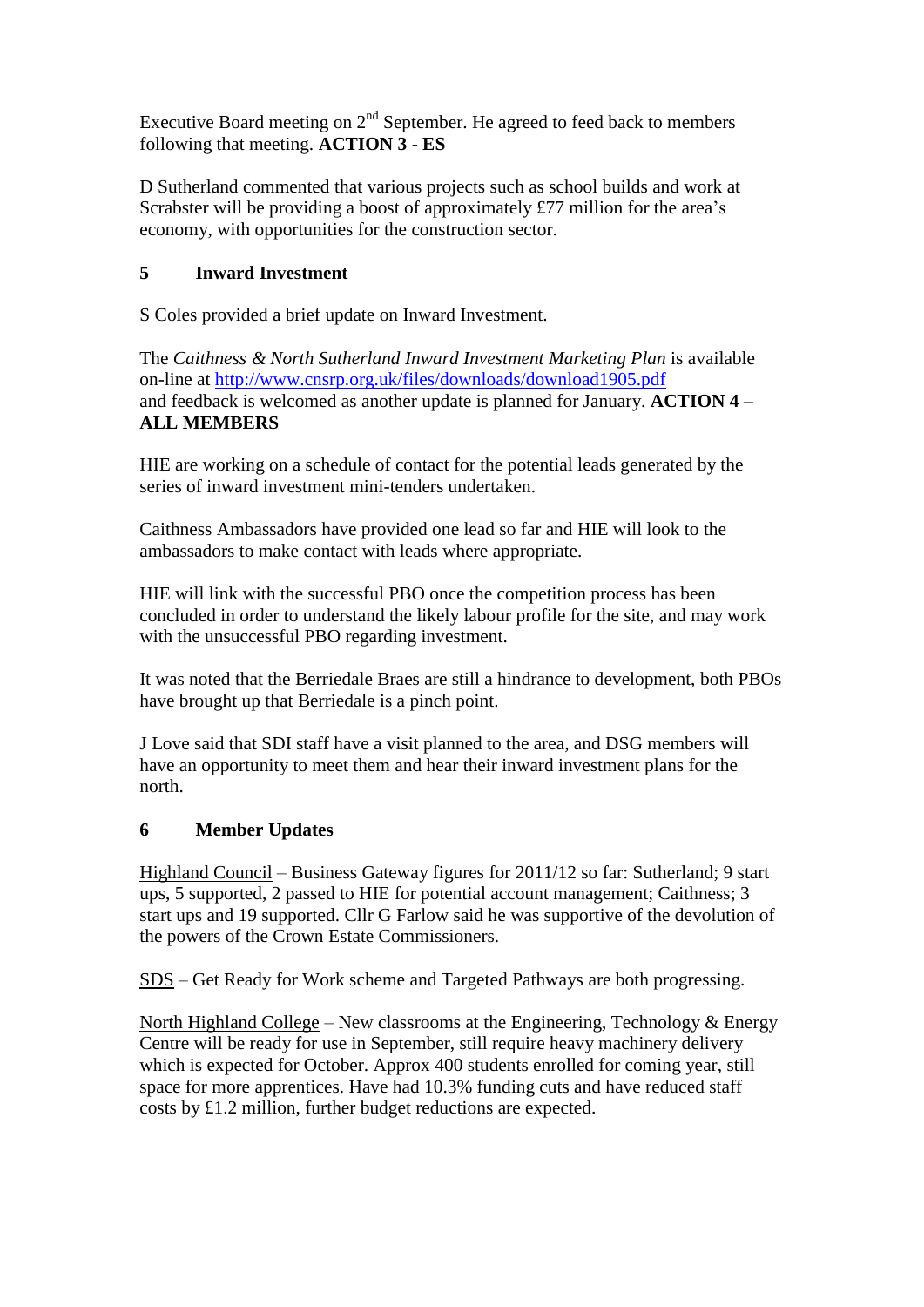Federation of N&W Sutherland Community Councils – Broadband in North Sutherland is patchy which is affecting business expansion. With price of fuel businesses need to make better use of V/C, which is hindered by poor broadband.

Caithness Chamber of Commerce – Currently recruiting two town centre development managers. Chamber Dinner is organised for September with Rt Hon Danny Alexander MP as the keynote speaker. Operational review of Chamber's activities due to take place in September.

Caithness Partnership – AGM will be held in November. Six new buses have been arranged for the X99 route (Caithness-Inverness). Still lobbying along with Highland Council for implementation of £2.3 million scheme at Berriedale. Network Rail have no business case for North Highland line but if funding was provided they'd be happy to carry out improvements.

DSRL – Have met with key staff at Culham regarding opportunities in the Fusion energy sector, and will continue looking into this alongside HIE. Preferred bidder for the Dounreay PBO competition is expected to be announced in late November, with the successful bidder taking over in April 2012.

 $DSG$  – Plans to meet with SDI on  $1<sup>st</sup>$  September to discuss inward investment. Site competition update will be available  $23<sup>rd</sup>$  Aug. R Johnson and Cllr D Flear will be attending a Highland Health Board meeting to discuss threat of Dunbar closure. Request from Board members to feed back on this meeting. **ACTION 5 - DF**.

Thurso and Wick Trades Union Council – Note to thank the people who were involved in the HRMC result. However, this campaign will continue, and partners will be asked to support ongoing work.

NDA – Nigel Lowe is due to start in September as the new Head of Programme for Dounreay, replacing Randall Bargelt.

# **7 AOB**

Response from Crown Estate on vacant Wave and Tidal post which would be beneficial to remain in Caithness, or be replaced with similar post. **ACTION 6 - JL** to circulate copy of letter. The Pentland Firth Co-ordination Committee might be the most appropriate vehicle to discuss this with Crown Estate.

The Pentland Firth Co-ordination Committee minutes have not been received in some time. **ACTION 7 - ES** to discuss.

| Ref: | <b>Action:</b>                              | Responsible   Due Date: |          |
|------|---------------------------------------------|-------------------------|----------|
|      |                                             | Person:                 |          |
|      | Discuss need for published delivery plan at | ES                      | 02/09/11 |
|      | <b>Executive Board meeting</b>              |                         |          |
|      | Circulate information from Socio-economic   | ES                      | 30/09/11 |

### **Summary of Actions:**